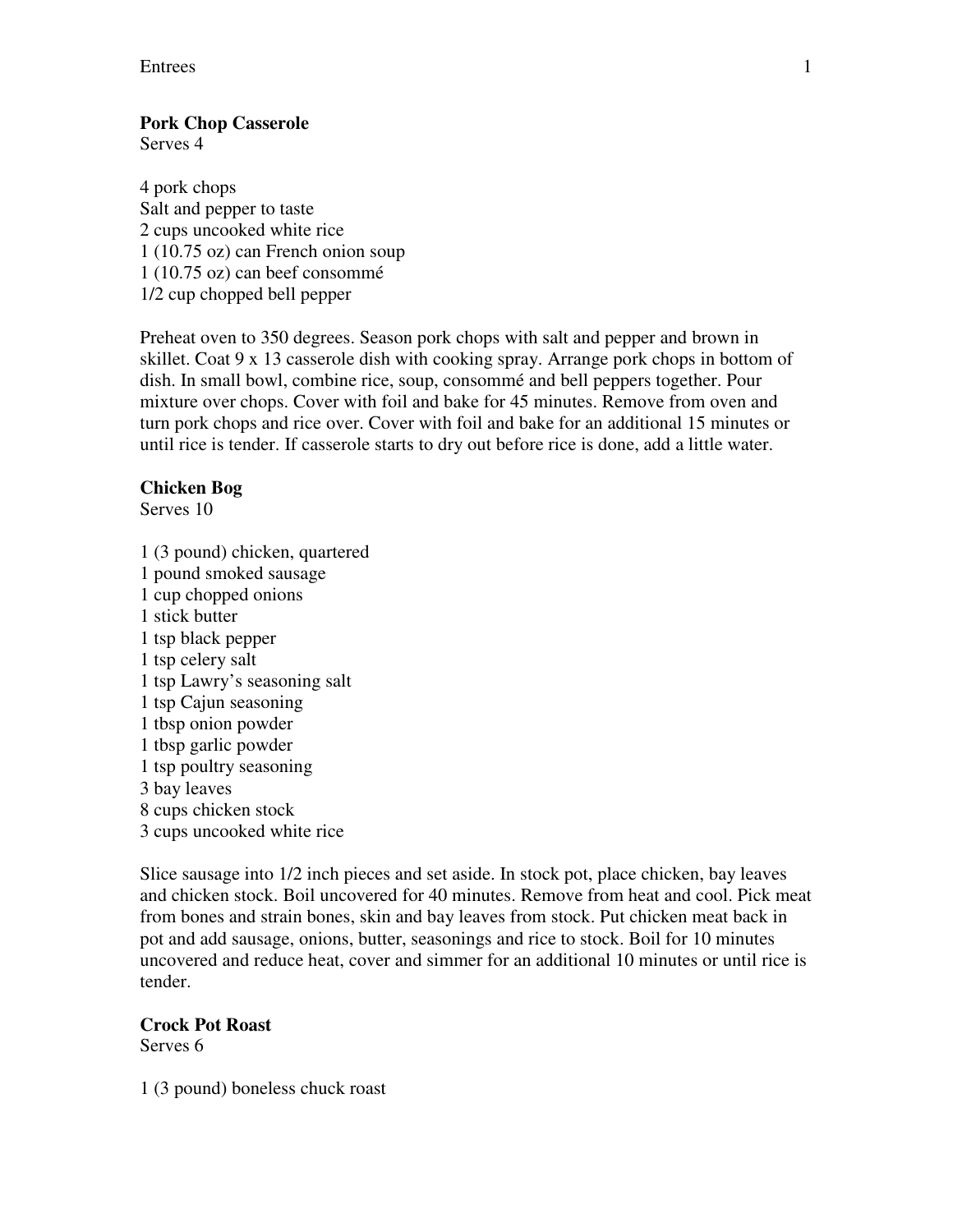Entrees 2

1/4 tsp pepper 1 tsp salt 1/4 cup vegetable oil 1 onion, thinly sliced 4 beef bouillon cubes, crushed 2 cloves garlic, crushed 1 (10.75 oz) can cream of mushroom soup 1 cup beef consommé

Sprinkle roast on all sides with salt and pepper. Heat 1/4 cup oil in skillet and brown roast on all sides. Place roast in crock pot. On top of roast, layer onions, crushed bouillon cubes, crushed garlic, cream of mushroom soup, beef consommé and enough water to cover all ingredients. Cook on low for 8 hours. Good with roasted potatoes and carrots.

**Burger Stroganoff**  Serves 4

**2 pounds hamburger 4 tbsp all-purpose flour 1/2 cup water 4 tbsp butter 1 tsp salt 1/4 tsp pepper 1/4 tsp garlic powder 1 (10.75 oz) can condensed cream of mushroom soup 1 (10.75 oz) can condensed French onion soup 1 cup sour cream Egg noodles** 

**Add seasonings to hamburger; brown and drain. Remove from skillet. Heat butter and brown flour, adding water and then soups. Simmer and stir constantly until thickened. If too thick add a little more water. Add Hamburger to mixture and continue simmering for 15 minutes. Cook egg noodles to package directions; drain. Remove sauce from heat and add sour cream. Spoon over egg noodles.** 

**Chicken Casserole**  Serves 6

1 rotisserie chicken, deboned and cut into small pieces 1/2 cup mayonnaise 1/2 cup chopped onions 4 eggs 8 tbsp butter 2 1/2 cups chicken broth 1 pkg Pepperidge Farm corn bread stuffing mix 1 cup buttermilk 1 (10.75 oz) can condensed cream of chicken soup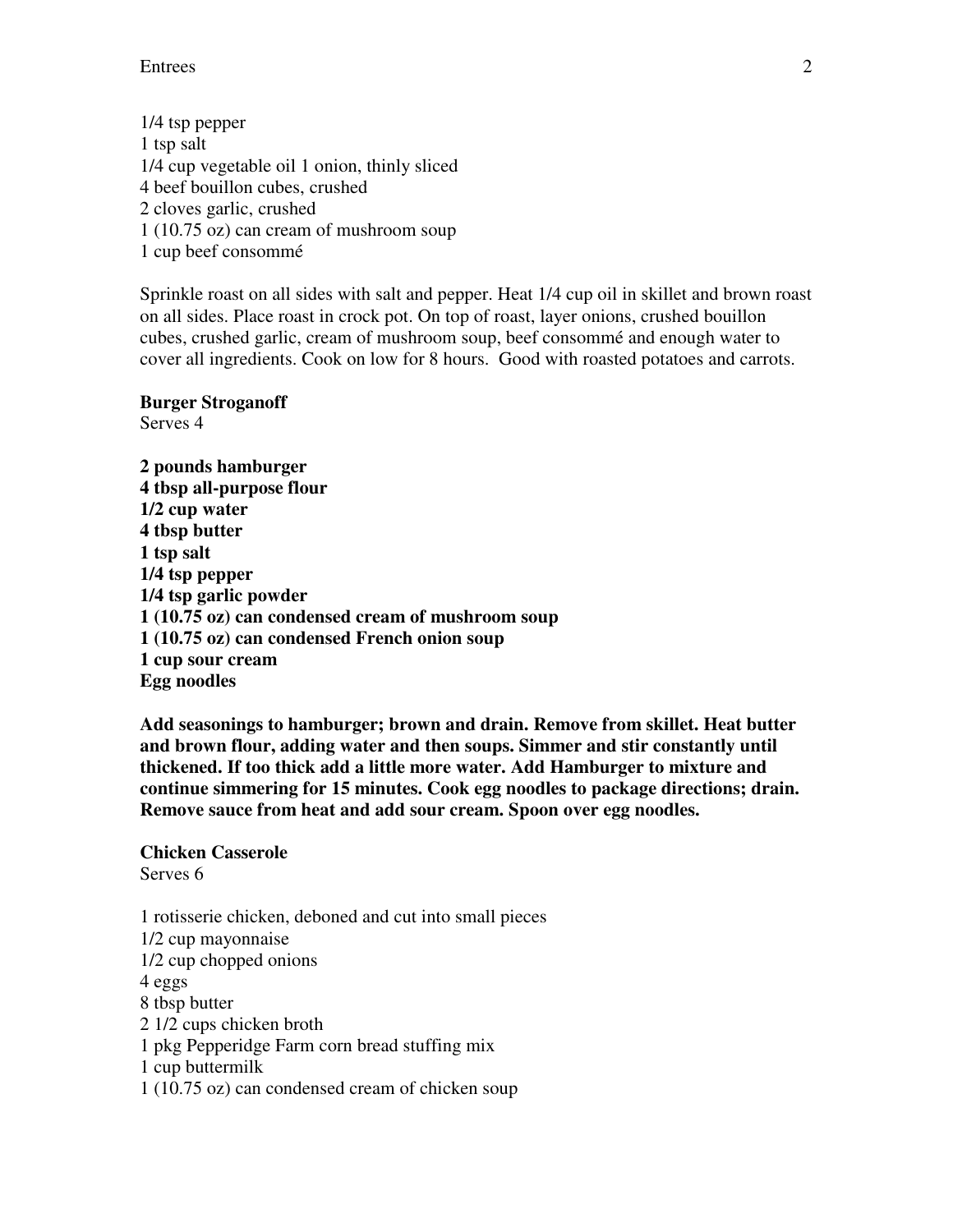Combine chicken, mayonnaise, and chopped onion and set aside. Combine 2 eggs, butter, chicken broth and corn bread stuffing mix and set aside. In small bowl, lightly beat 2 eggs and buttermilk. Spray large casserole dish with nonstick cooking spray. In bottom of dish, spread half of the stuffing mixture; then layer with chicken mixture. Add second layer of stuffing mixture. Cover and refrigerate overnight. Preheat oven to 350 degrees. Spread cream of chicken soup on top of casserole and bake for 45 minutes.

## **Beaufort Shrimp Pie**

Serves 6

1/2 cup chopped onion 1/4 cup chopped green bell pepper 2 tbsp butter 3 cups cooked and peeled shrimp, cut in pieces 2 cups breadcrumbs 2 cups half and half 2 eggs Salt and pepper to taste 3 strips of bacon, cut into small pieces

Preheat oven to 325 degrees. In small skillet, sauté onion and bell pepper in butter until soft. In small casserole dish, make layers of shrimp, breadcrumbs, onions and peppers. Beat together half and half, eggs, salt and pepper. Pour mixture over shrimp. Sprinkle bits of uncooked bacon over top. Bake until filling is set and bacon is brown.

## **Baked Spaghetti**

Serves 6

1 (8 oz) pkg spaghetti, broken and cooked 2 tbsp butter 1 cup grated Parmesan cheese 1 (24 oz) carton of ricotta cheese 1 pound ground beef 1 pound ground sausage 1 (45 oz) jar Ragu Parmesan & Romano sauce (or any you like)

1 (8 oz) pkg Kraft Italian 5 cheese blend shredded cheese

Preheat oven to 400 degrees. Combine hot cooked spaghetti with butter; stir until butter melts and coats spaghetti. Add 1/2 cup Parmesan cheese; stir and coat. Arrange spaghetti in an even layer in bottom of casserole. Spread ricotta cheese over spaghetti. Sprinkle with 1/4 cup Parmesan cheese. Brown beef and sausage; drain. Add pasta sauce to browned meat and heat until bubbly. Spoon over pasta and cheese. Top with shredded cheese and remaining Parmesan. Cover with foil and bake for 30 minutes. Remove foil and continue baking for 15 minutes or until cheese is lightly browned. Let stand for 10 minutes before serving. Serve with garlic bread.